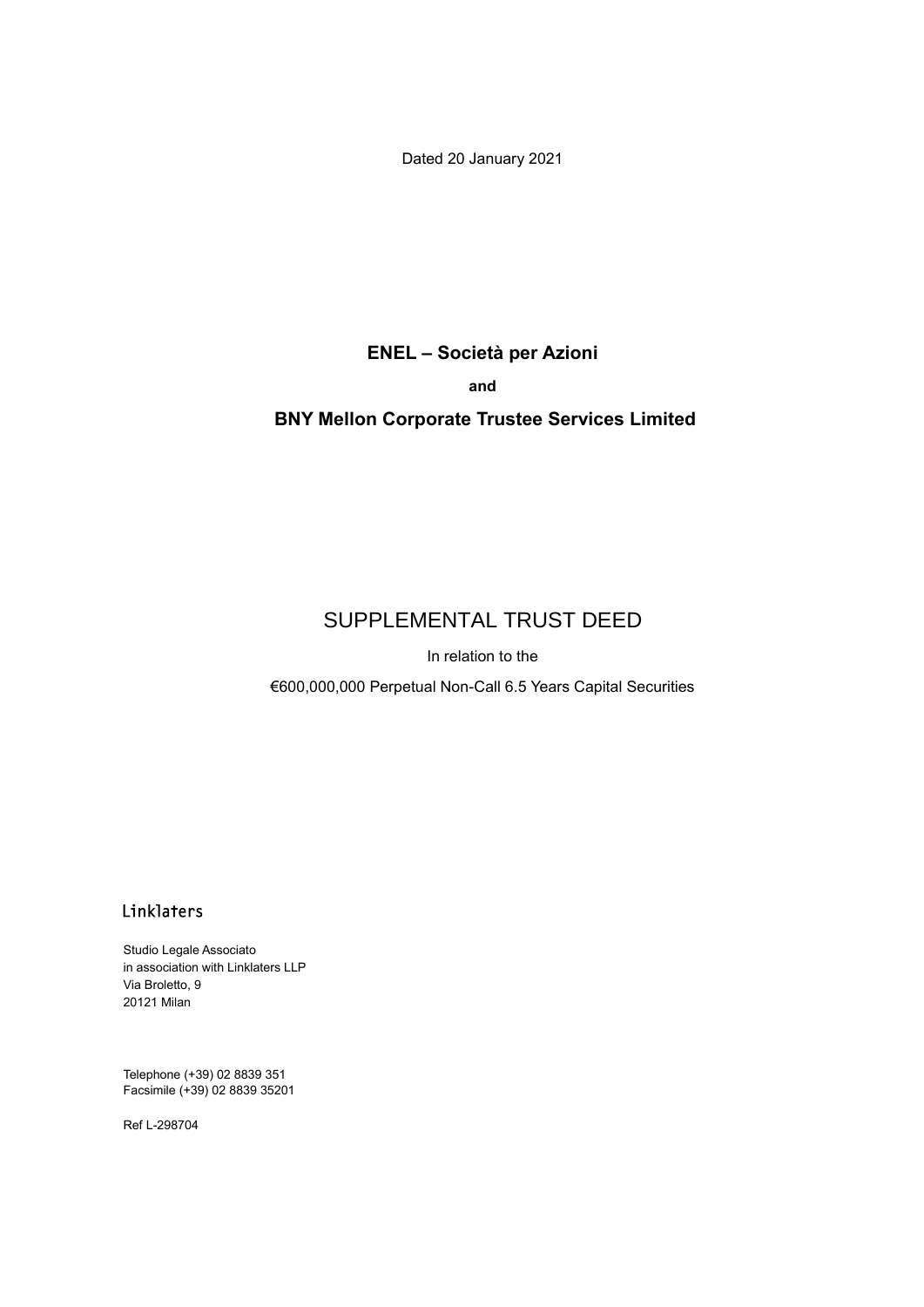# **Contents**

|                      | Page                                                                     |  |
|----------------------|--------------------------------------------------------------------------|--|
| $\blacktriangleleft$ |                                                                          |  |
| $\overline{2}$       | <b>INCORPORATION OF ORIGINAL TRUST DEED AND CONTINUATION OF ORIGINAL</b> |  |
| $\mathbf{3}$         |                                                                          |  |
| $\boldsymbol{A}$     |                                                                          |  |
| 5.                   |                                                                          |  |
| 6                    |                                                                          |  |
| $\overline{7}$       |                                                                          |  |
| 8                    |                                                                          |  |
| 9                    |                                                                          |  |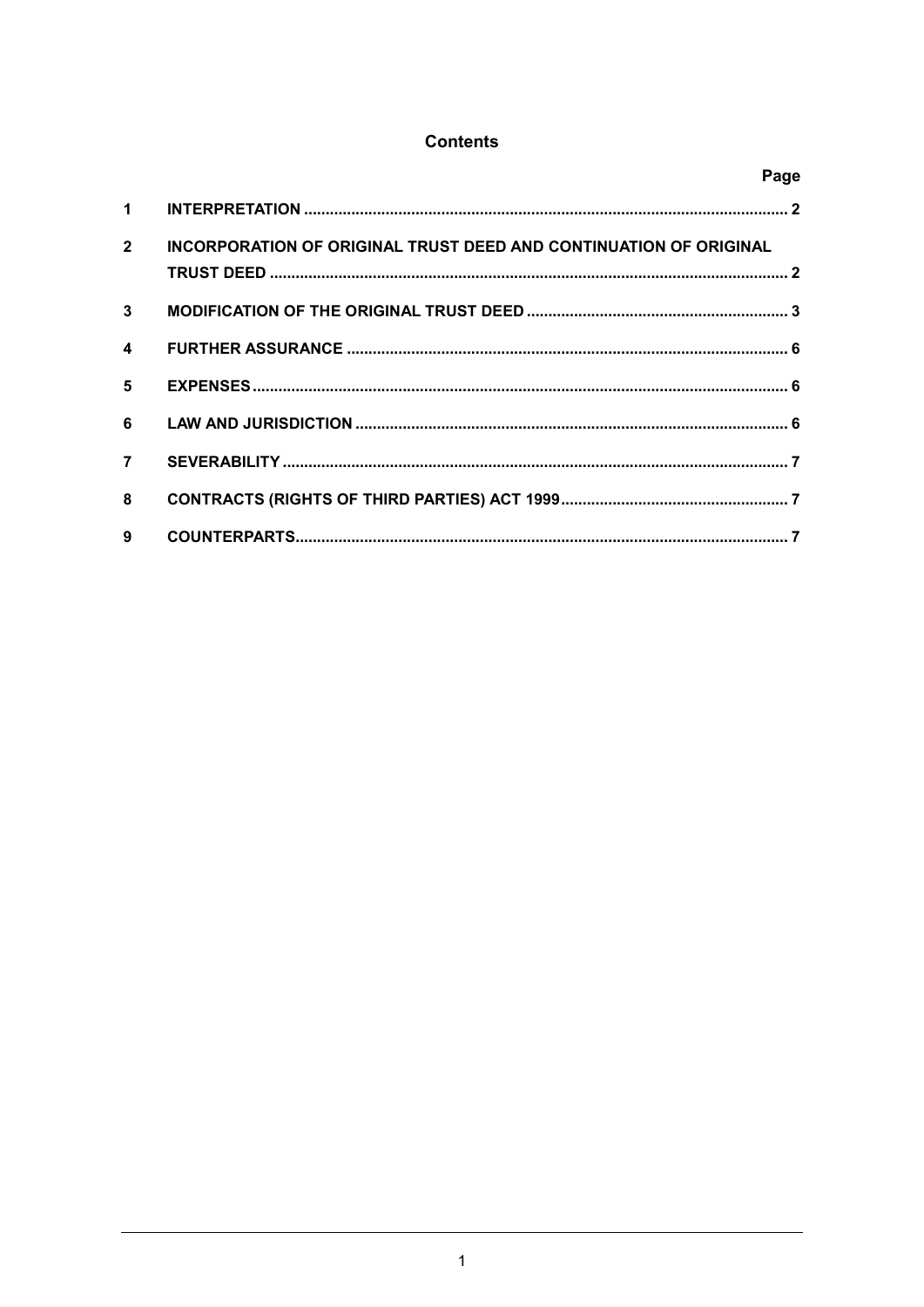#### **THIS SUPPLEMENTAL TRUST DEED** is made in London on 20 January 2021

BETWEEN

- **(1) ENEL – Società per Azioni**, a company incorporated with limited liability under the laws of the Republic of Italy, whose registered office is at Viale Regina Margherita 137, 00198 Rome, Italy (the "**Issuer**"); and
- **(2) BNY Mellon Corporate Trustee Services Limited,** a company incorporated under the laws of England, whose registered office is at One Canada Square, London E14 5AL (the "**Trustee**", which expression shall, wherever the context so admits, include such company and all other persons or companies for the time being the trustee or trustees of this Supplemental Trust Deed) as trustee for the Securityholders and Couponholders (each as defined in the Trust Deed).

#### **RECITALS**

- **(A)** On 10 September 2020, the Issuer issued the €600,000,000 Perpetual Non-Call 6.5 Years Capital Securities (the "**Securities**").
- **(B)** This Supplemental Trust Deed is supplemental to the trust deed dated 10 September 2020 (as modified and/or amended and restated and/or supplemented from time to time) made between the Issuer and the Trustee constituting the Securities (the "**Original Trust Deed**").
- **(C)** This Supplemental Trust Deed is being entered into in order to correct a series of manifest errors contained in the Original Trust Deed. The Trustee is entering into this Supplemental Trust Deed in accordance with the powers conferred to it pursuant to Clause 18.2 (*Modification*) of the Original Trust Deed.
- **(D)** The Trustee has agreed to act as trustee of this Supplemental Trust Deed on the following terms and conditions.

#### **NOW THIS DEED WITNESSES AND IT IS HEREBY DECLARED** as follows:

### **1 INTERPRETATION**

#### **1.1 Definitions**

Words and expressions used herein and not defined in the main body of this Supplemental Trust Deed shall when used in this Supplemental Trust Deed have the same meanings as are given to them in the Original Trust Deed.

#### **1.2 Headings**

The headings and sub-headings are for ease of reference only and shall not affect the construction of this Supplemental Trust Deed.

# **2 INCORPORATION OF ORIGINAL TRUST DEED AND CONTINUATION OF ORIGINAL TRUST DEED**

#### **2.1 Incorporation of Original Trust Deed**

This Supplemental Trust Deed shall be read as one with the Original Trust Deed so that all references therein and in this Supplemental Trust Deed to "this Deed", "these presents", "this Trust Deed" or "the Trust Deed" shall be deemed to refer to the Original Trust Deed as amended and supplemented by this Supplemental Trust Deed.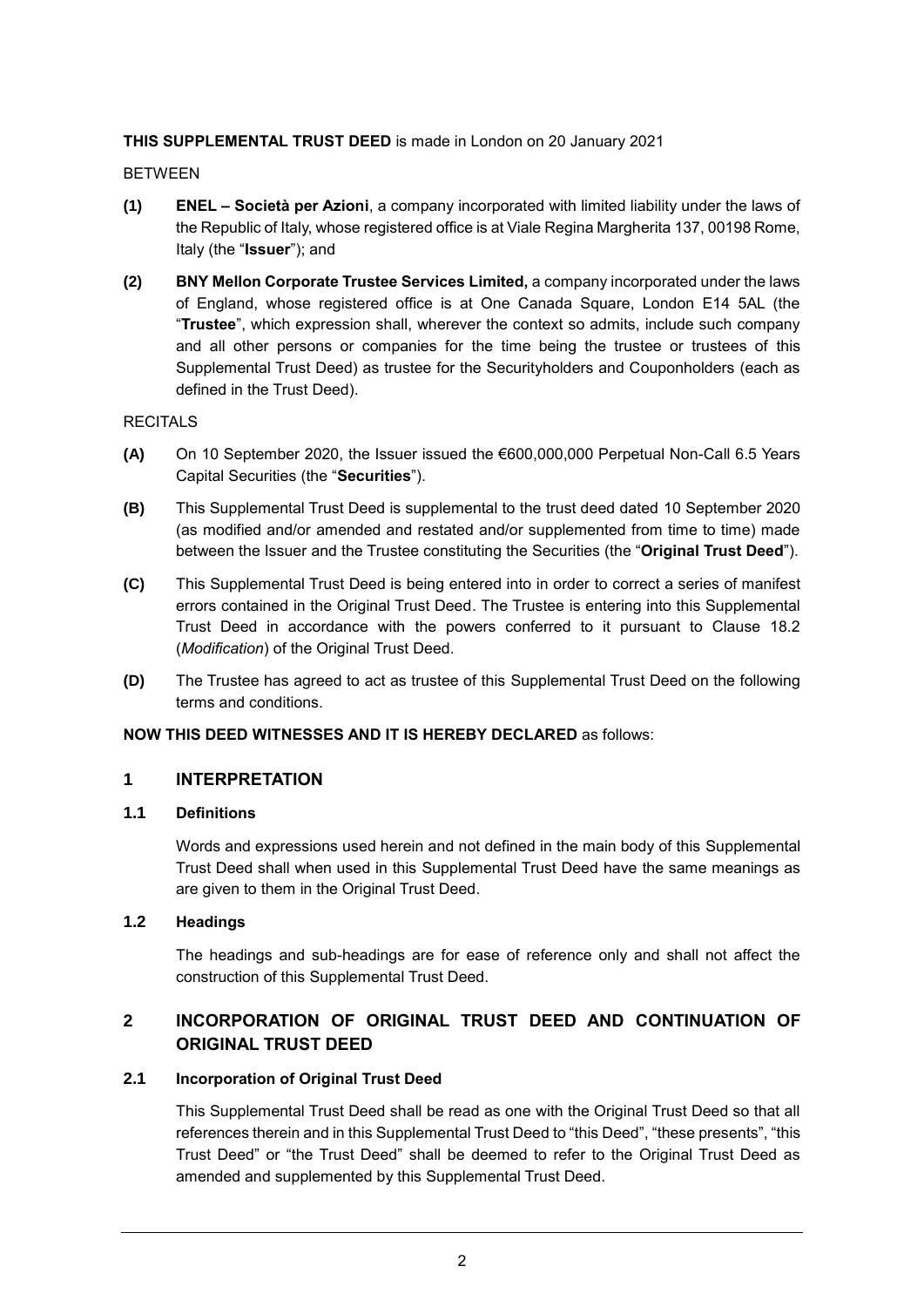### **2.2 Continuation of Original Trust Deed**

Save as amended and supplemented by this Supplemental Trust Deed, the provisions of the Original Trust Deed shall continue in full force and effect.

#### **2.3 Securityholders' rights and remedies**

Nothing in this Supplemental Trust Deed shall constitute or be construed as a waiver or release of any other right or remedy of any of the Trustee, the Securityholders or the Issuer under the Original Trust Deed or the Securities, nor otherwise prejudice any right or remedy of any of the Trustee, any Securityholder or the Issuer under the Original Trust Deed or the Securities.

# **3 MODIFICATION OF THE ORIGINAL TRUST DEED**

The Original Trust Deed is hereby modified as follows:

**3.1** Paragraph (ii) of the definition of the term "outstanding" of Clause 1.1 ("**Definitions**") of the Original Trust Deed shall be amended as follows, where the text set out below in blue ("*blue text*") shall be considered as being added and the text in red strikethrough below ("*red strikethrough text*") shall be considered as being deleted:

"*the determination of how many and which Securities are for the time being outstanding for the purposes of subclause 8.1, Conditions 10 (Enforcement on the Liquidation Event Date*  and No Events of Default and Enforcement) and 13 (Meeting of Securityholders, *Modification, Waiver, Authorisation, Determination and Substitution of the Issuer) and paragraphs 2, 7 and 22 of Schedule 3;*"

**3.2** The first paragraph of Clause 2.3 ("**Trustee's Requirements Regarding Paying Agents**") of the Original Trust Deed shall be amended as follows, where the text set out below in blue ("*blue text*") shall be considered as being added and the text in red strikethrough below ("*red strikethrough text*") shall be considered as being deleted:

"*At any time after an event which results in the occurrence of a Liquidation Event Date Event of Default shall have occurred or if there is failure to make payment of any amount in respect of any Security when due or the Trustee shall have received any money which it proposes to pay under clause Errore. L'origine riferimento non è stata trovata. to the Securityholders and/or Couponholders, the Trustee may:*"

**3.3** Paragraph (d) of Clause 13 ("**Covenants by the Issuer**") of the Original Trust Deed shall be amended as follows, where the text set out below in blue ("*blue text*") shall be considered as being added and the text in red strikethrough below ("*red strikethrough text*") shall be considered as being deleted:

"*at all times keep proper books of account and, if there is failure to make payment of any amount in respect of any Security when due or following the occurrence of an event which results in the occurrence of a Liquidation Event DateEvent of Default, allow the Trustee and any person appointed by the Trustee to whom the Issuer shall have no reasonable objection, free access to such books of account at all reasonable times during normal business hours*;"

**3.4** Paragraph (f) of Clause 13 ("**Covenants by the Issuer**") of the Original Trust Deed shall be amended as follows, where the text set out below in blue ("*blue text*") shall be considered as being added and the text in red strikethrough below ("*red strikethrough text*") shall be considered as being deleted: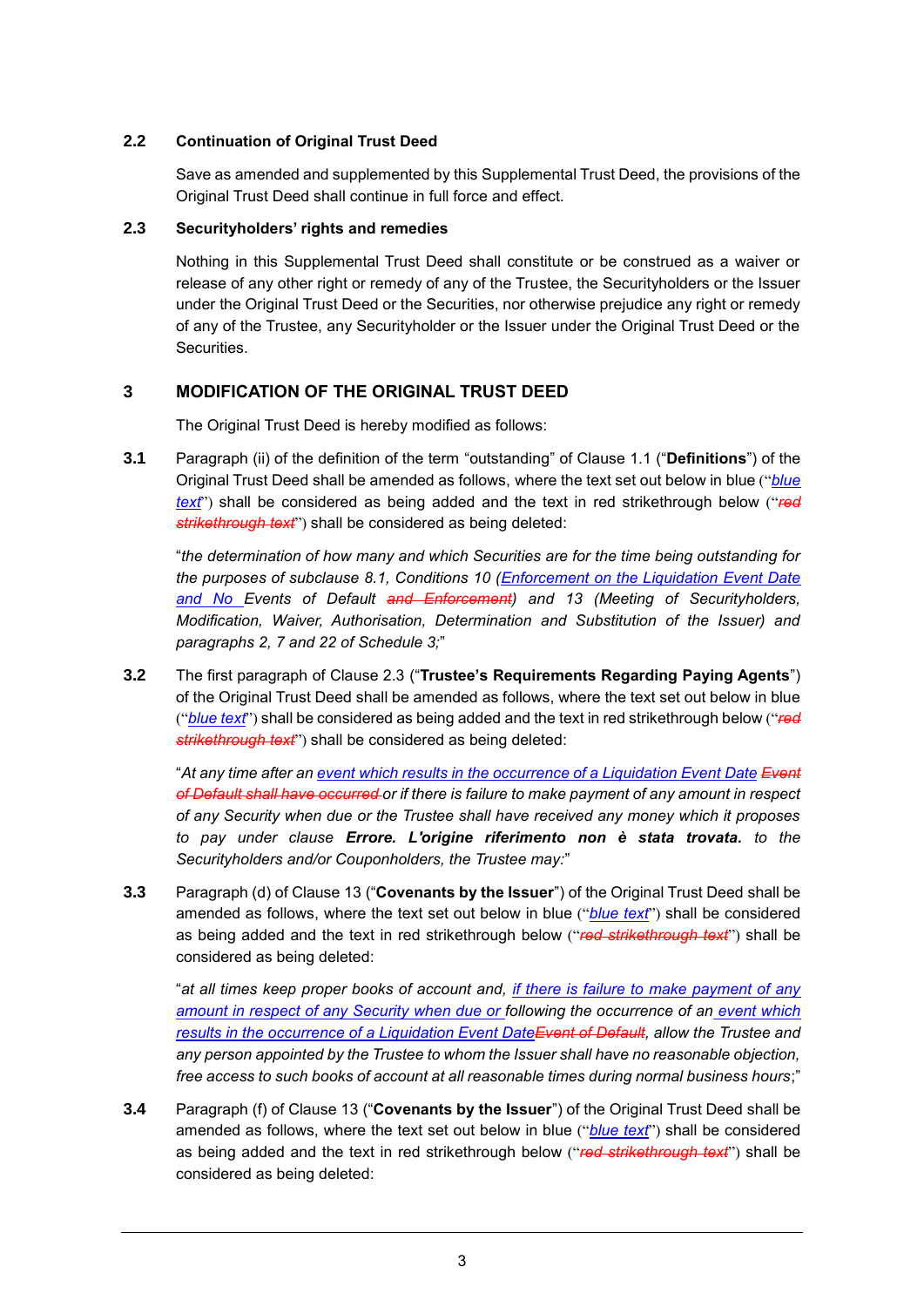"*immediately after becoming aware thereof, give notice in writing to the Trustee of the occurrence of any Event of Default or the breach of any other provision of these presents and of the occurrence of any Accounting Event, Mandatory Arrears of Interest Settlement Event, Rating Methodology Event, Substantial Repurchase Event, Withholding Tax Event, or Tax Deductibility Event or an event which results in the occurrence of a Liquidation Event Date*".

**3.5** Paragraph (g) of Clause 13 ("**Covenants by the Issuer**") of the Original Trust Deed shall be amended as follows, where the text set out below in blue ("*blue text*") shall be considered as being added and the text in red strikethrough below ("*red strikethrough text*") shall be considered as being deleted:

"*give to the Trustee (i) within seven days after demand by the Trustee therefor and (ii) (without the necessity for any such demand) promptly after the publication of its audited accounts in respect of each financial year commencing with the financial year ending 31 December 2020 and in any event not later than 180 days after the end of each such financial year a certificate in or substantially in the form set out in Schedule 4 signed by two duly authorised representatives to the effect that, as at a date not more than seven days before delivering such certificate (the "certification date"), there did not exist and had not existed or happened since the certification date of the previous certificate (or in the case of the first such certificate the date hereof) any Event of Default, breach of any other provision of these presents, Accounting Event, Mandatory Arrears of Interest Settlement Event, Rating Methodology Event, Substantial Repurchase Event, Withholding Tax Event, or Tax Deductibility Event or an event which results in the occurrence of a Liquidation Event Date (or if such exists or existed specifying the same and what action it proposes to take in connection therewith) and that during the period from and including the certification date of the last such certificate (or in the case of the first such certificate the date hereof) to and including the certification date of such certificate the Issuer has complied in all respects with all its obligations contained in these presents or (if such is not the case) specifying the respects in which it has not complied and what action it proposes to take in connection therewith;*".

**3.6** Clause 14.2 (" **Remuneration and Indemnification of Trustee**") of the Original Trust Deed shall be amended as follows, where the text set out below in blue ("*blue text*") shall be considered as being added and the text in red strikethrough below ("*red strikethrough text*") shall be considered as being deleted:

"*In the event of the occurrence of a n Event of Default, breach of any other provision of these presents, Accounting Event, Rating Methodology Event, Withholding Tax Event or Tax Deductibility Event, the Issuer hereby agrees that the Trustee shall be entitled to be paid additional remuneration calculated at its normal hourly rates in force from time to time. In any other case, if the Trustee considers it expedient or necessary or is requested by the Issuer to undertake duties which the Trustee and the Issuer agree to be of an exceptional nature or otherwise outside the scope of the normal duties of the Trustee under these presents the Issuer shall pay to the Trustee such additional remuneration as shall be agreed between them (and which will be calculated by reference to the Trustee's normal hourly rates from time to time).*".

**3.7** Paragraph (f) of Clause 15 ("**Supplement to Trustee Acts**") of the Original Trust Deed shall be amended as follows, where the text set out below in blue ("*blue text*") shall be considered as being added and the text in red strikethrough below ("*red strikethrough text*") shall be considered as being deleted: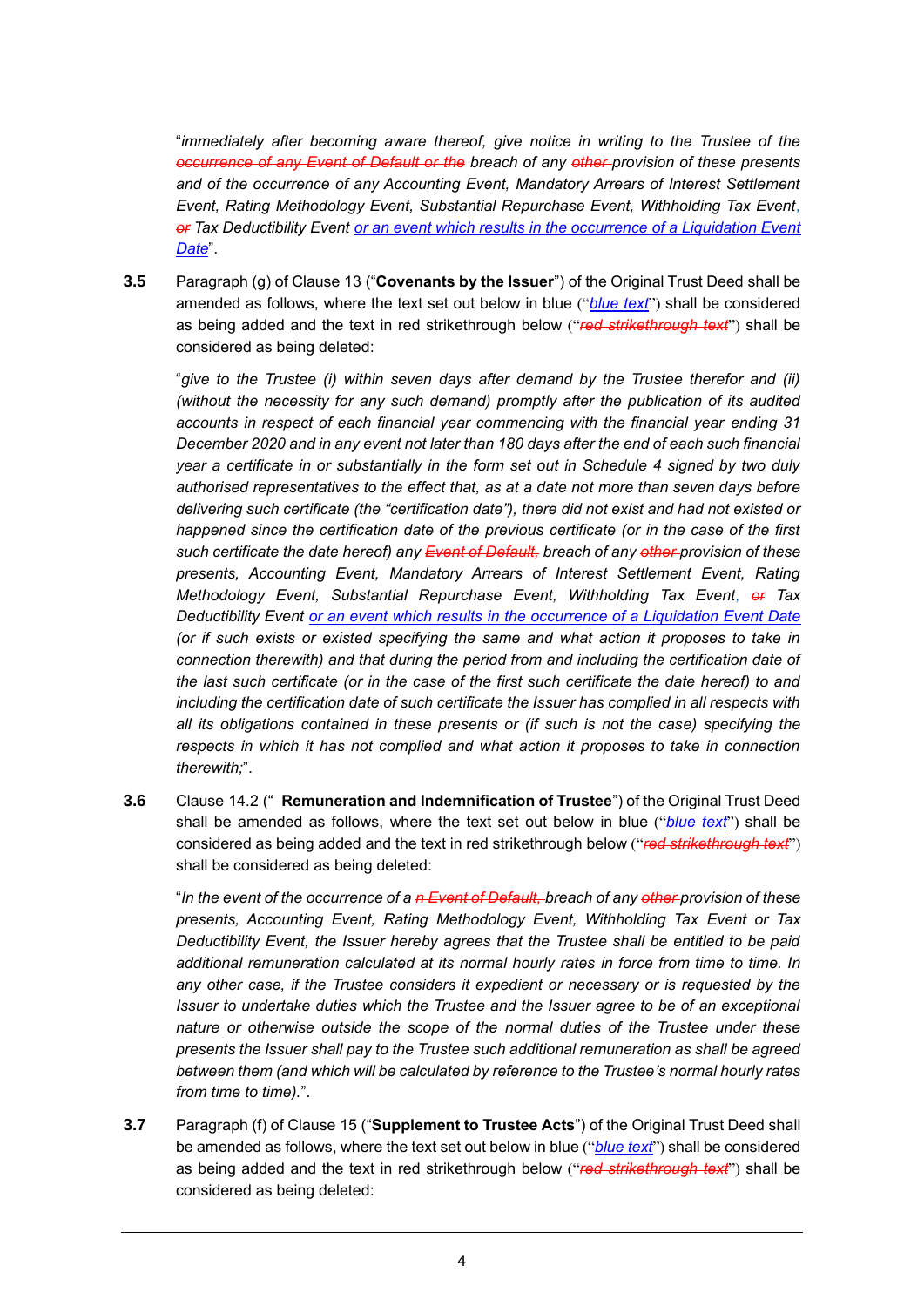"*The Trustee shall not be bound to give notice to any person of the execution of any documents comprised or referred to in these presents or to take any steps to ascertain whether any Event of Default, breach or of any other provision of these presents, Accounting Event, Mandatory Arrears of Interest Settlement Event, Rating Methodology Event, Substantial Repurchase Event, Withholding Tax Event, or Tax Deductibility Event or an event which results in the occurrence of a Liquidation Event Date has occurred and, until it shall have actual knowledge or express notice pursuant to these presents to the contrary, the Trustee shall be entitled to assume that no Event of Default, breach of any other provision of these presents, Accounting Event, Mandatory Arrears of Interest Settlement Event, Rating Methodology Event, Substantial Repurchase Event, Withholding Tax Event, or Tax Deductibility Event or an event which results in the occurrence of a Liquidation Event Date has occurred and that the Issuer is at all times observing and performing all its obligations under these presents*.".

**3.8** Paragraph 18.1 ("**Waiver, Authorisation and Determination**") of the Original Trust Deed shall be amended as follows, where the text set out below in red strikethrough ("*red strikethrough text*") shall be considered as being deleted:

"*The Trustee may without the consent or sanction of the Securityholders and without prejudice to its rights in respect of any subsequent breach or Event of Default from time to time and at any time, but only if and in so far as in its opinion the interests of the Securityholders shall not be materially prejudiced thereby, waive or authorise any breach or proposed breach by the Issuer of any of the covenants or provisions contained in these presents or determine that any Event of Default shall not be treated as such for the purposes of these presents PROVIDED ALWAYS THAT any duly documented cost and expense properly incurred by the Trustee in relation to any proposed modification should be included in the Trustee's fees and expenses, and the Trustee shall not exercise any powers conferred on it by this clause in contravention of any express direction given by Extraordinary Resolution or by a request under Condition 10.3 (Enforcement by the Trustee) to the Trustee but so that no such direction or request shall affect any waiver, authorisation or determination previously given or made. Any such waiver, authorisation or determination may be given or made on such terms and subject to such conditions (if any) as the Trustee may determine, shall be binding on the Securityholders and the Couponholders and, if, but only if, the Trustee shall so require, shall be notified by the Issuer to the Securityholders in accordance with Condition 12 (Notices) as soon as practicable thereafter.*".

**3.9** Schedule 1 Part 2 paragraph 2 **(Exchange for definitive Securities and purchases**) of the Original Trust Deed shall be amended as follows, where the text in red strikethrough below ("*red strikethrough text*") shall be considered as being deleted:

*"only (a) upon the happening of any of the events defined in the Trust Deed as "Events of Default", or (b) if either Euroclear Bank S.A./N.V. ("Euroclear") or Clearstream Banking"*

**3.10** Paragraph (a) of Schedule 4 ("**Form of Duly Authorised Representatives' Certificate**") of the Original Trust Deed shall be amended as follows, where the text set out below in blue ("*blue text*") shall be considered as being added and the text in red strikethrough below ("*red strikethrough text*") shall be considered as being deleted:

"*as at [●] 1 , no event which results in the occurrence of a Liquidation Event Date,Event of Default, breach of any other provision of the Trust Deed, Accounting Event, Mandatory Arrears of Interest Settlement Event, Rating Methodology Event, Substantial Repurchase Event, Withholding Tax Event or Tax Deductibility Event existed [other than [ ]]<sup>2</sup> and no*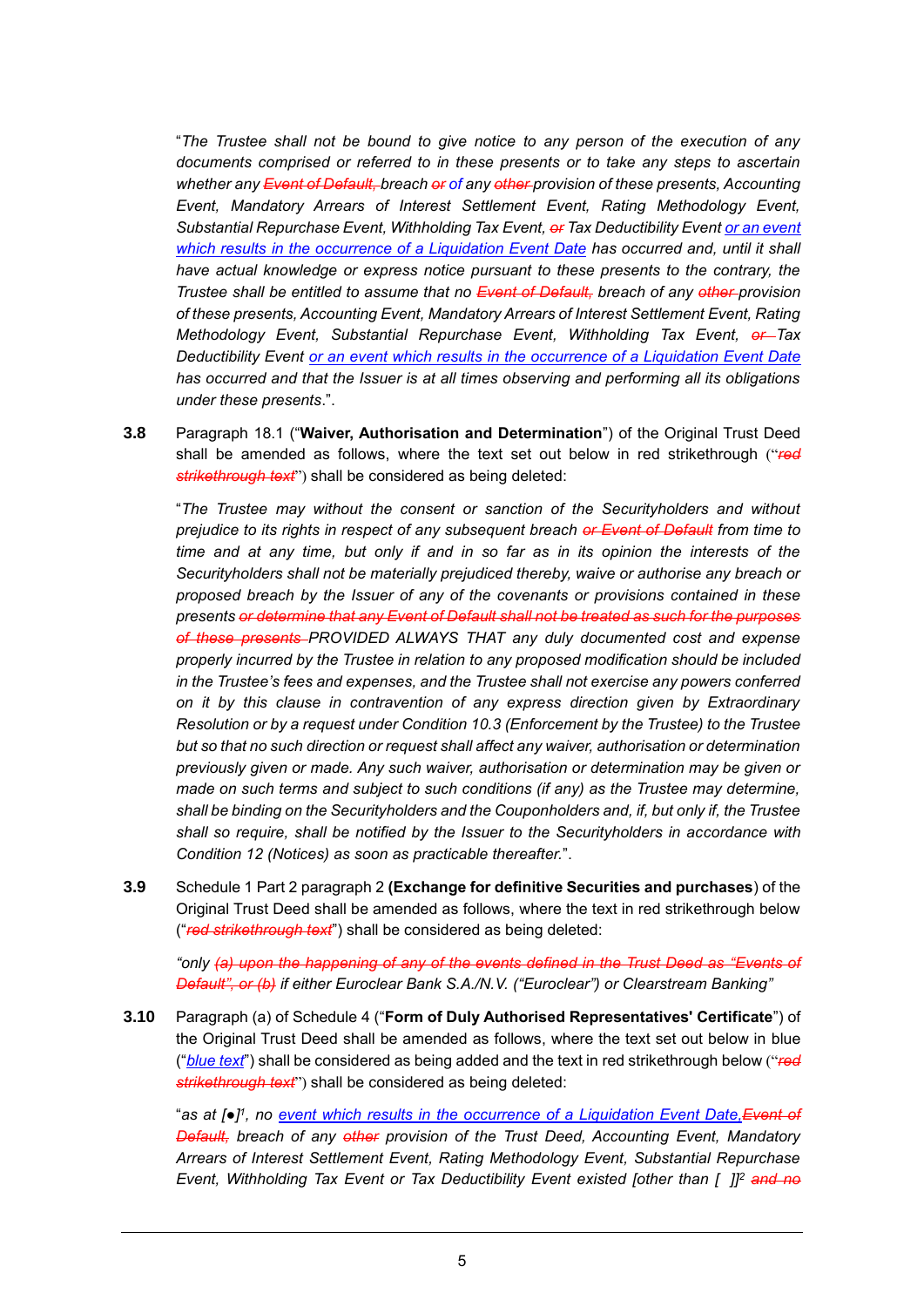*Event of Default had existed or happened at any time since [ ] <sup>3</sup> [the certification date (as defined in the Trust Deed) of the last certificate delivered under Clause [13(g)] <sup>4</sup> [other than [ ]] <sup>5</sup> ;*

Specify a date not more than 7 days before the date of delivery of the certificate 2 If any *Event of Default*, breach of any other provision of the Trust Deed, Accounting Event, Mandatory Arrears of Interest Settlement Event, Rating Methodology Event, Substantial Repurchase Event, Withholding Tax Event or Tax Deductibility Event did exist, give details; otherwise delete *3 Insert date of Trust Deed in respect of the first certificate delivered under Clause 13(g), otherwise delete. 4 Include unless the certificate is the first certificate delivered under Clause 13(g), in which case delete 5 If any Event of Default, breach of any other provision of the Trust Deed, Accounting Event, Settlement Event, Rating Methodology Event, Substantial Repurchase Event, Withholding Tax Event or Tax Deductibility Event did exist or had happened give details; otherwise delete."*.

### **4 FURTHER ASSURANCE**

The Issuer shall at its own expense, do all such acts and things necessary or desirable to give effect to the modifications effected or to be effected pursuant to this Supplemental Trust Deed.

#### **5 EXPENSES**

The Issuer will reimburse in full and on demand the Trustee for all fees, costs and expenses properly incurred by it in connection with the negotiation, preparation and execution of this Supplemental Trust Deed. Clause 14 of the Original Trust Deed shall be incorporated into this Supplemental Trust Deed and applies *mutatis mutandis* to any actions of the Trustee pursuant to or in connection with this Supplemental Trust Deed and the Supplemental Agency Agreement.

### **6 LAW AND JURISDICTION**

#### **6.1 Governing law**

This Supplemental Trust Deed and any non-contractual obligations arising out of or in connection with it (other than the subordination provisions set out in Conditions 3.1 and 3.2 and Schedule 3 of the Original Trust Deed which is governed by and shall be construed in accordance with Italian law) are governed by, and shall be construed in accordance with, English law.

#### **6.2 Submission to jurisdiction**

The Parties agree that the courts of England are to have exclusive jurisdiction to settle any dispute which may arise out of or in connection with this Supplemental Trust Deed (including a dispute relating to any non-contractual obligations arising out of or in connection with t this Supplemental Trust Deed) (the "**Proceedings**") and accordingly submit to the exclusive jurisdiction of the English courts. The Parties waive any objection to the courts of England on the grounds that they are an inconvenient or inappropriate forum.

The Issuer irrevocably and unconditionally appoints Law Debenture Corporate Services Limited at its registered office at 100 Wood Street, London EC2V 7EX and in the event of its ceasing so to act will appoint such other person as the Trustee may approve and as the Issuer may nominate in writing to the Trustee for the purpose to accept service of process on its behalf in England in respect of any Proceedings. The Issuer: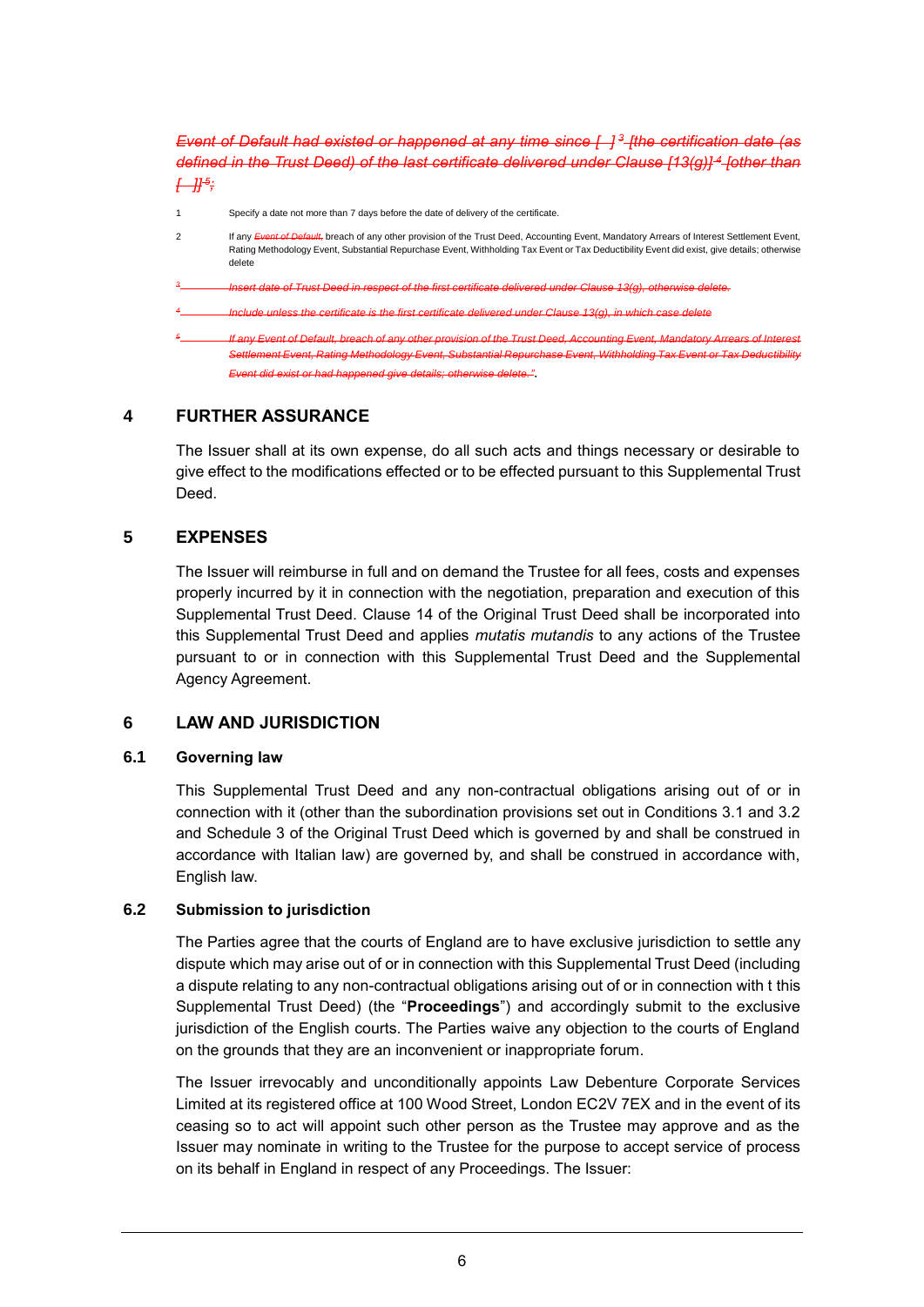- (a) agrees to procure that, so long as any of the Securities remains liable to prescription, there shall be in force an appointment of such a person approved by the Trustee with an office in London with authority to accept service as aforesaid;
- (b) agrees that failure by any such person to give notice of such service of process to the Issuer shall not impair the validity of such service or of any judgment based thereon;
- (c) consents to the service of process in respect of any Proceedings by the airmailing of copies, postage prepaid, to the Issuer in accordance with clause **Errore. L'origine riferimento non è stata trovata.** of the Original Trust Deed; and
- (d) agrees that nothing in these presents shall affect the right to serve process in any other manner permitted by law.

# **7 SEVERABILITY**

In case any provision in or obligation under this Supplemental Trust Deed shall be invalid, illegal or unenforceable in any jurisdiction, the validity, legality and enforceability of the remaining provisions or obligations, or of such provision or obligation in any other jurisdiction, shall not in any way be affected or impaired thereby.

# **8 CONTRACTS (RIGHTS OF THIRD PARTIES) ACT 1999**

No person shall have any right to enforce any provision of this Supplemental Trust Deed under the Contracts (Rights of Third Parties) Act 1999.

### **9 COUNTERPARTS**

This Supplemental Trust Deed may be executed in any number of counterparts, each of which shall be deemed an original.

IN WITNESS WHEREOF this Supplemental Trust Deed has been executed as a deed by the parties hereto and is intended to be and is hereby delivered on the date first before written.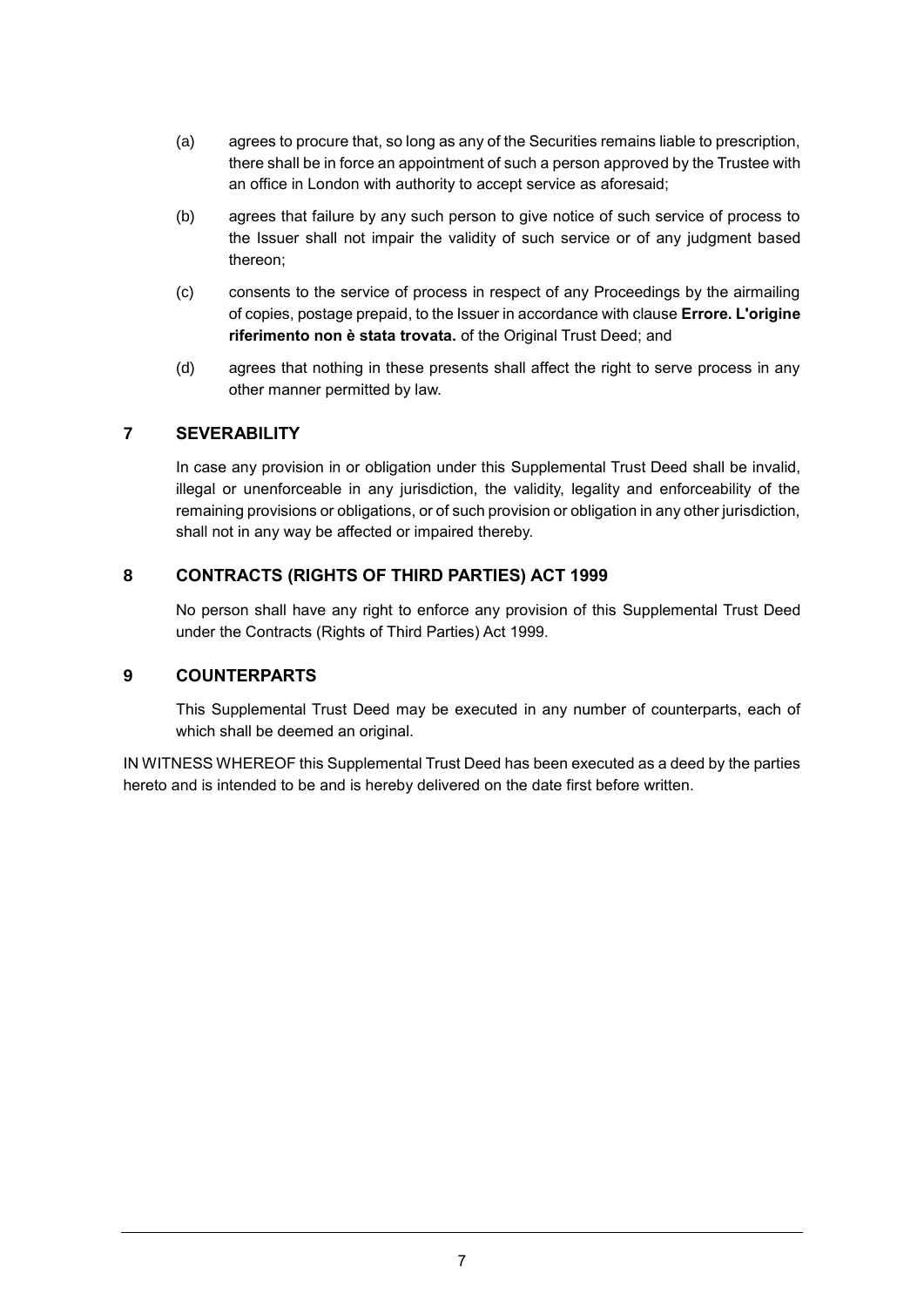## **SIGNATURES**

**EXECUTED as a DEED by ENEL – Società per Azioni**

By:

Name:

Title: